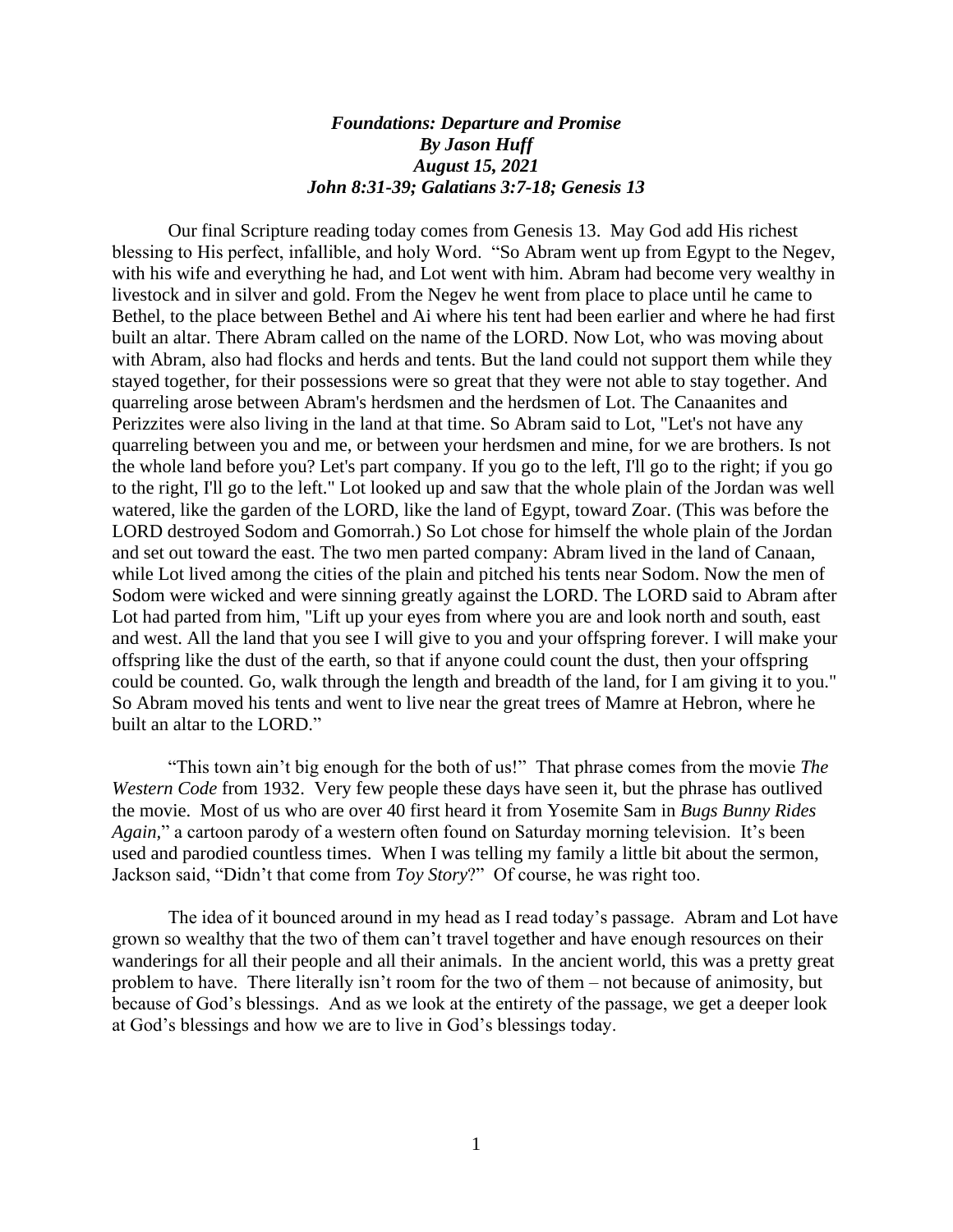If you were with us last week, you know that Abram and Sarai came out of a mess of their own making in Egypt. They fled there to escape a massive drought, but Abram told Sarai to pass herself off as Abram's sister. Pharoah attempted to marry her, only for his whole household to be struck with disease at the hand of God, who was looking out for Abram in his foolishness. Pharoah was both enraged and terrified, so he sent Abram and Sarai out of the country, but they were sent back north with all the bridal goods Pharoah had given them. Abram was now an extremely wealthy man from his sojourn in Egypt, but he'd also failed to trust God. He'd tried to save his own skin rather than to believe that God would see them through their trip south.

But something has changed in Abram. Unlike during his sojourn in Egypt, he's more ready to acknowledge the Lord's hand in everything. None of his travels between Egypt and Bethel really matter; he wanders until he returns to the place where he first built the Lord an altar in the land. And when he gets there, he once again worships God and acknowledges everything that God has given to him.

That's so very important. Throughout Scripture, we're told that wealth and poverty are both in the Lord's hands – He is the one who makes poor and makes rich. Proverbs 3:9 advises us to honor the Lord with our wealth. Proverbs 11:4 warns that wealth will be useless on the day of judgment, but righteousness will stand. Ecclesiastes 5:19 says, "When God gives any man wealth and possessions, and enables him to enjoy them, to accept his lot and be happy in his work -- this is a gift of God." In Matthew 6:24, Jesus warned that you cannot love both God and money, and Jesus spoke about how we use wealth often.

The Bible says so much about it because our human tendency is to become less reliant on God the more wealth we have. A 2015 study showed that as a country grows more rich in spending power, the less people pray – whatever their religion or their faith system might be. The lone outlier to this, the only one that was different, was the United States. When you combine that with other studies, you'll still find that the most wealthy Americans are often the most liberal in their faith and least likely to pray. Around the world, the more wealth we have, the less we turn to God, no matter what thoughts you have about who God is. When we don't have money, we turn to God to help us; when we do have money, we think that we've earned it.

Abram knew that wasn't the case. Because despite Abram's failing in Egypt, he saw the hand of God directly involved in keeping his wife safe and keeping their plan from ruining everything. Abram saw that God had been responsible for bringing him all this immense wealth. And so, when he returns to the land God had shown him, he worships. And that's a good reminder for us. We should be mindful how many praises we offer versus how many petitions we make of God. God says we can ask for all we need, and we should. But how ready are we to offer praises to God? May our lives be filled with joy at all the Lord has provided for us!

Then we come to the major problem of the passage: we're running out of space. Abram and Lot are sharing the same land as they travel, and the land they are traveling through is still inhabited by the Canaanites and Perizzites. All these herds take a lot of grazing space, and the land needs to feed several hundred people at any given time. The herdsmen are grumbling with each other, probably because no one wants to be the guy having to take the cattle five miles away every day and explaining to the local Canaanites why he's feeding the sheep on their grassland.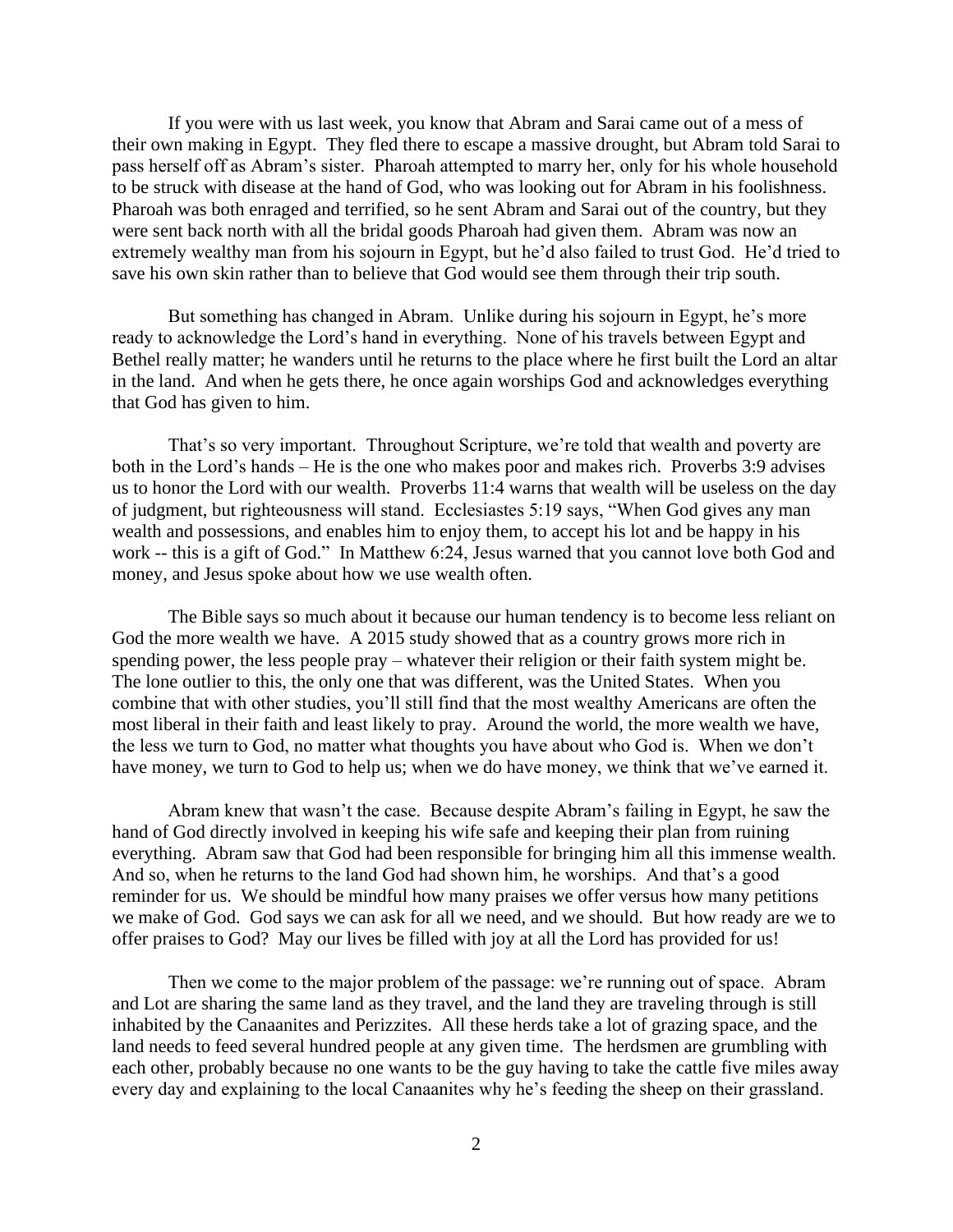The resolution to the problem shows that Abram has been humbled by the incident in Egypt and awed by the work of God. He is the one who offers a resolution to the problem he and Lot are facing, and his solution means that whatever Lot chooses, he receives. Abram gives Lot free reign to choose. He has stopped trying to work out a scheme. He doesn't say, "Lot, you can take anything but this land I've chosen for myself." He doesn't pretend that God has laid out the boundaries of the land he is to be given, because that hasn't happened. Instead, he just tells Lot, "Choose, and I'll go the other way." His faith is moving in the right direction.

Then we learn Lot's choice. He wants the plain of the Jordan to the east. There is no doubt this is prime real estate. The text compares it to the Garden of Eden. I mean, this looks like paradise. Coming out of a drought, this well-watered, beautiful, sprouting land is nothing short of amazing. At first glance, who wouldn't want to call this home?

Before we go any further, I want to note that the Apostle Peter in his second letter calls Lot righteous. Lot is not an evil person. Lot has been changed by his interactions with Abram and with God. So we can't come down too hard on Lot, despite what all happens to him. Lot's problem is not that he is unrighteous or not a man of faith.

And by no means is it a problem that the land was good. God doesn't have something against wealth for His people – He poured wealth out on Abram. In Mark 10:29-30, Jesus said, "No one who has left home or brothers or sisters or mother or father or children or fields for me and the gospel will fail to receive a hundred times as much in this present age (homes, brothers, sisters, mothers, children and fields – and with them, persecutions) and in the age to come, eternal life." Believers are not called to lives of abject poverty but to contentedness whatever God gives us.

Lot's problem is three-fold. First, he doesn't seek the Lord before making his choice. Second, he lets the greed of his eyes and the desires of his heart influence his decision. And finally, he assumes that the evil of the people around him will not rub off on him and his family. As the prophet Jeremiah would later say, "The heart is deceitful above all things and beyond cure. Who can understand it?" Lot makes a decision that seems right in his own eyes. He does what will keep him safe – like Abram in Egypt. In multiple passages to come, however, it will spell disaster.

And there's deliberate foreshadowing – we're told that this was before the Lord's destruction of Sodom and Gomorrah. This means that the original readers of Genesis already knew about this event and were expecting it because it was so notorious. Not only that, but we're told that the people of Sodom were wicked and sinning greatly. These were not just sinners like everyone else; that's to be expected. You can't move anywhere and not expect to be living among sinners because we're included. Just because we have the Lord's blessing and the gift of the Holy Spirit and the desire to be sanctified doesn't mean we're not sinners. But these folks were extraordinarily bad. They would go beyond the pale in their wickedness. And yet Lot is aware of this, and he moves there anyway.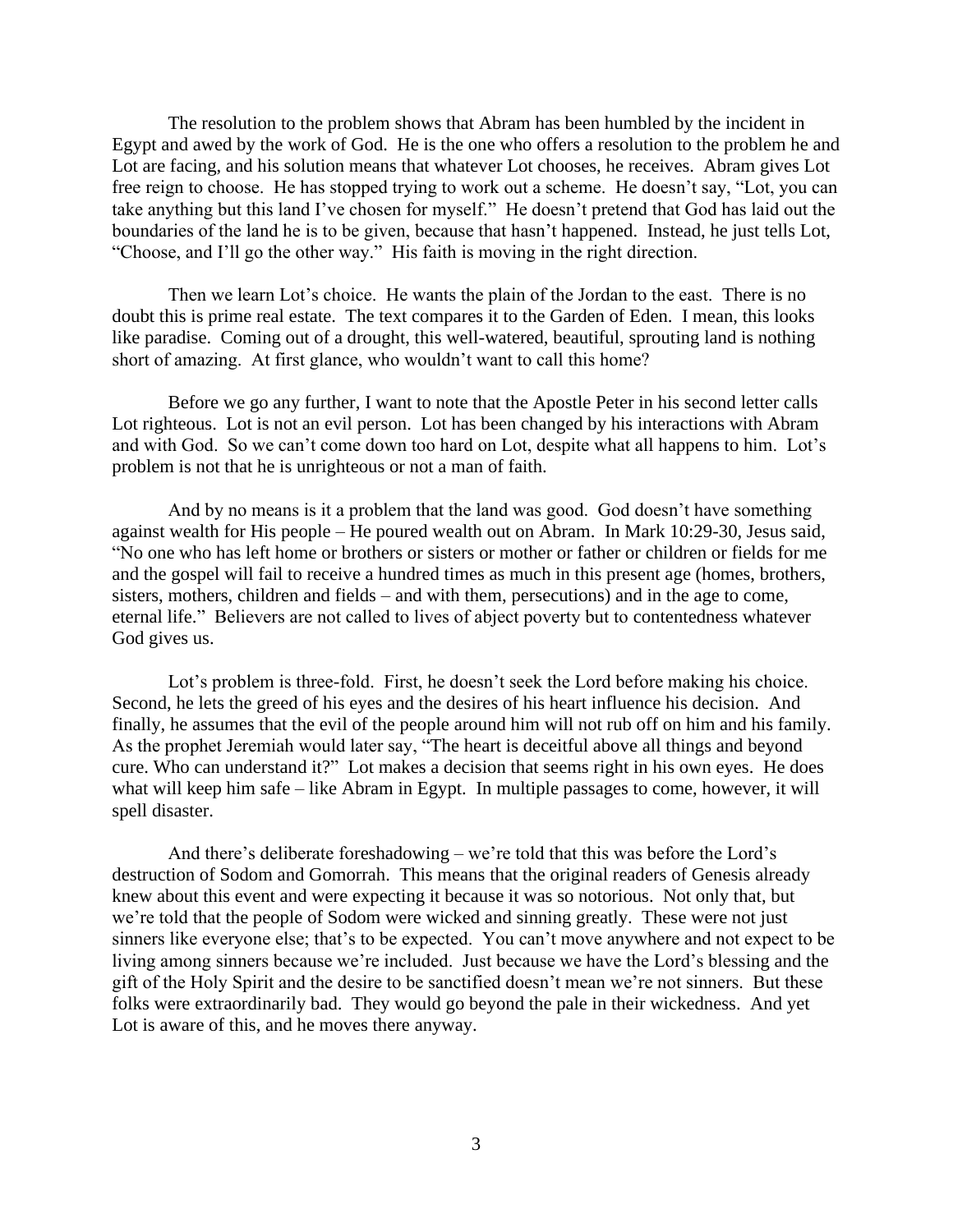For us in the modern era, trying to be faithful to Christ, we have the same temptations. If I were to sum it up in three words, I'd say this: *guard your heart*. Guard your heart against the beautiful things of this world that aren't what God intends for us. Guard your heart against desiring to own things God simply meant for us to enjoy for themselves. Guard your heart against anything that might make you discontent for the blessings God has already given you. Guard your heart against leaping before the Lord leads. And guard your heart against the thought that you can surround yourself with wickedness and not yourself be overcome.

When I think of Lot's view of what he sees, the first thing that actually comes to mind is the housing crisis of 2007-2008. So many people had loans on homes they just couldn't afford, propped up by banks eager for profits willing to give them loans they knew they had little chance of paying off. It wasn't that the homes were a bad investment; it was that they were too expensive and the people sold the loans weren't rich and the whole country suffered for it. Lot got a great deal on the surface, a land that was gorgeous and well suited to take care of his people, but as we'll learn in the upcoming weeks, what it costs to live there in spiritual terms isn't worth it.

It's good to ask ourselves, what does my heart desire? Where can it get into trouble? Is it impatient – it wants the right thing, but it wants it at the wrong time? Is it covetous – am I tempted by all the goodies my neighbors have? Is it naïve – do I think that somehow I can remain pure when I am constantly tempted by those around me to do the wrong thing? And perhaps most importantly, is my heart constantly checking in with the Lord to see what is truly good and noble and pure, that what I seek might be the Lord's desire for me? If we are honest with ourselves about our shortcomings and place them before the Lord, we are far less likely to get ourselves in the mess Lot does when he makes a quick judgment with his eyes rather than a thoughtful judgment made through prayer.

So Abram lives in Canaan, while Lot sets up shop near Sodom. Once Lot leaves, God says, "Look in every direction. This land that you see will be yours. And not only that, it will belong to your seed – translated here as your descendants – forever. And your seed, your offspring, will be more numerous than the dust of the earth." It's a beautiful promise. And then, as part of the promise, God says, "walk through it all, because I'm giving it to you." And that's what Abram does, going from there into what we now know as the West Bank, and there he builds another altar to worship the Lord.

We might not think a foot tour of the land of Canaan would be all that exciting or interesting. But according to the earliest rabbis well before the time of Jesus, to go from one end of a land to the other was a symbolic mode of legal acquisition – a way to say, "this is mine." It was well known in other cultures of the time, too. Egyptian and Hittite kings of the day would periodically tour their countries to signify their continuing rule and reign. When God tells Abram to walk through Canaan, God is symbolically giving it all to him.